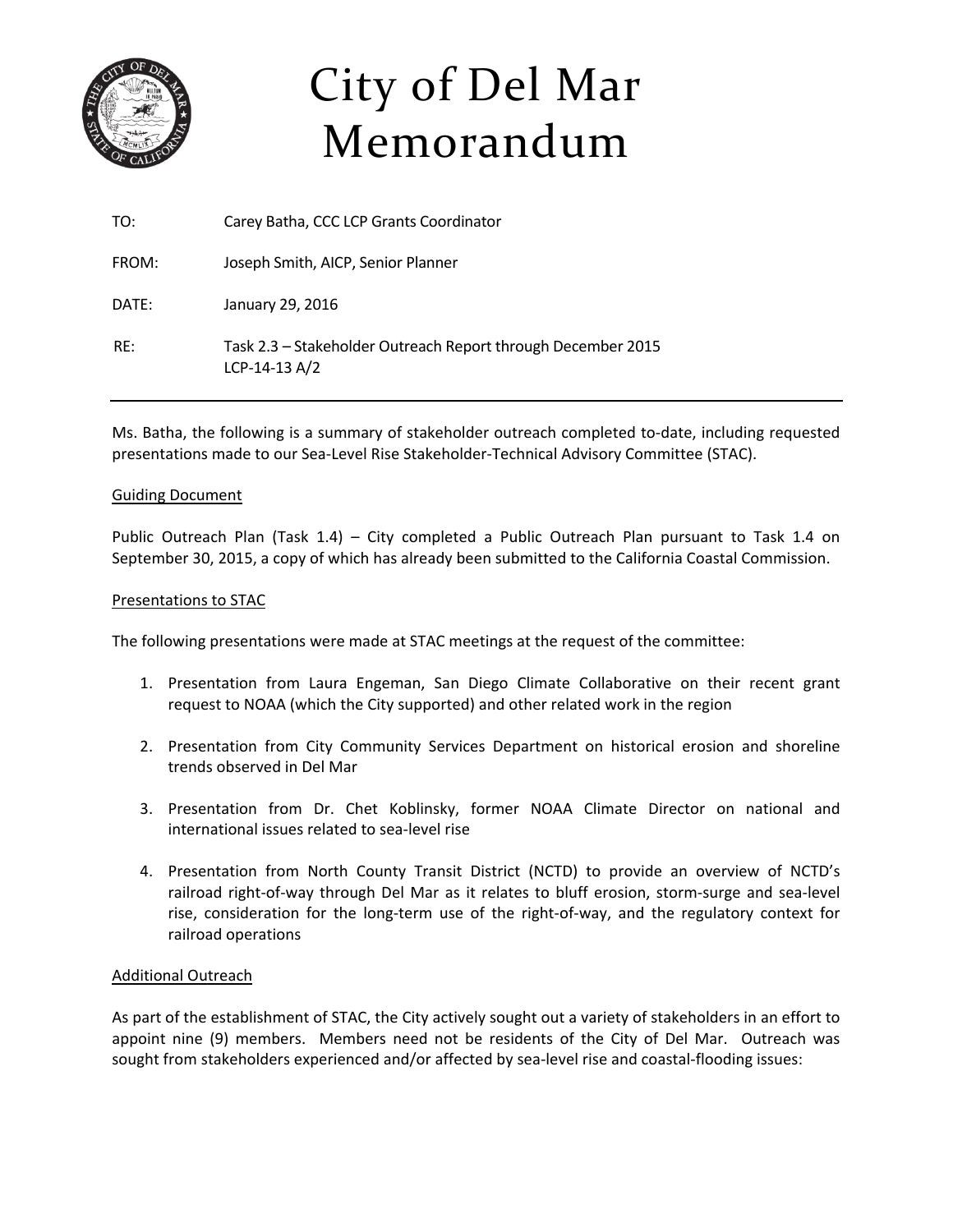- 1. Those with technical expertise in Sea‐Level Rise (SLR), dynamic modeling, and coastal engineering, including researchers and practitioners.
- 2. Those who could be directly impacted by SLR, including property owners in the City of Del Mar with property in beach areas and bluff-tops, and users of City beaches and trails.
- 3. Those with a broader interest in coastal resources including representatives from citizen groups, non‐profits, and regional organizations.
- 4. A biologist experienced in wetland preservation and restoration.
- 5. Representatives from the 22nd District Agricultural Association and/or the North County Transit District.
- 6. Members from City advisory committees (e.g., San Dieguito Lagoon Committee, and Parks & Recreation Committee).

Included you will find the nine members selected by the City Council, as well as a brief background on each. As a result of selecting members from such a wide range of expertise and involvement, the City has committed itself to a proactive and involved outreach effort with key stakeholders involved, including beachfront and bluff‐top residents, a staff member of the California Coastal Commission, a staff member from the 22<sup>nd</sup> District Agricultural Association (owners and operators of the Del Mar Racetrack and Fairgrounds), the Surfrider Foundation, Scripps Institute of Oceanography, and recreational users of the City's beaches and lagoons.

Though not a member of STAC (they were invited but declined to join), the City has also been keeping the North County Transit District (NCTD) informed during progress on our work program. At the November 2015 STAC meeting, NCTD provided the committee with a presentation as described in the section above.

In addition to NCTD, the City also invited other groups to submit an application for membership on STAC, including the Sierra Club, Tijuana River National Estuarine Research Reserve, San Diego Coastkeeper, San Diego Foundation, San Dieguito River Joint‐Powers Authority, San Dieguito River Valley Conservancy, and Friends of the San Dieguito River Valley (no applications were submitted, but we continue to keep all these stakeholder informed throughout our process).

The City has also reached out to the San Diego Association of Governments (SANDAG) and requested a presentation at their February 2016 STAC meeting for a brief overview of what SANDAG has done recently and is planning to do that pertains to the effects Del Mar – i.e., beach replenishment, upstream planned San Dieguito restoration, bridge projects, etc. SANDAG has confirmed that they will present.

In preparation for a community forum to be hosted by STAC in January 2016, the City utilized its Public Outreach Plan to send forum invitations to all interested parties, stakeholders and agencies included in the document, including over 1,000 bluff‐top and beachfront owners.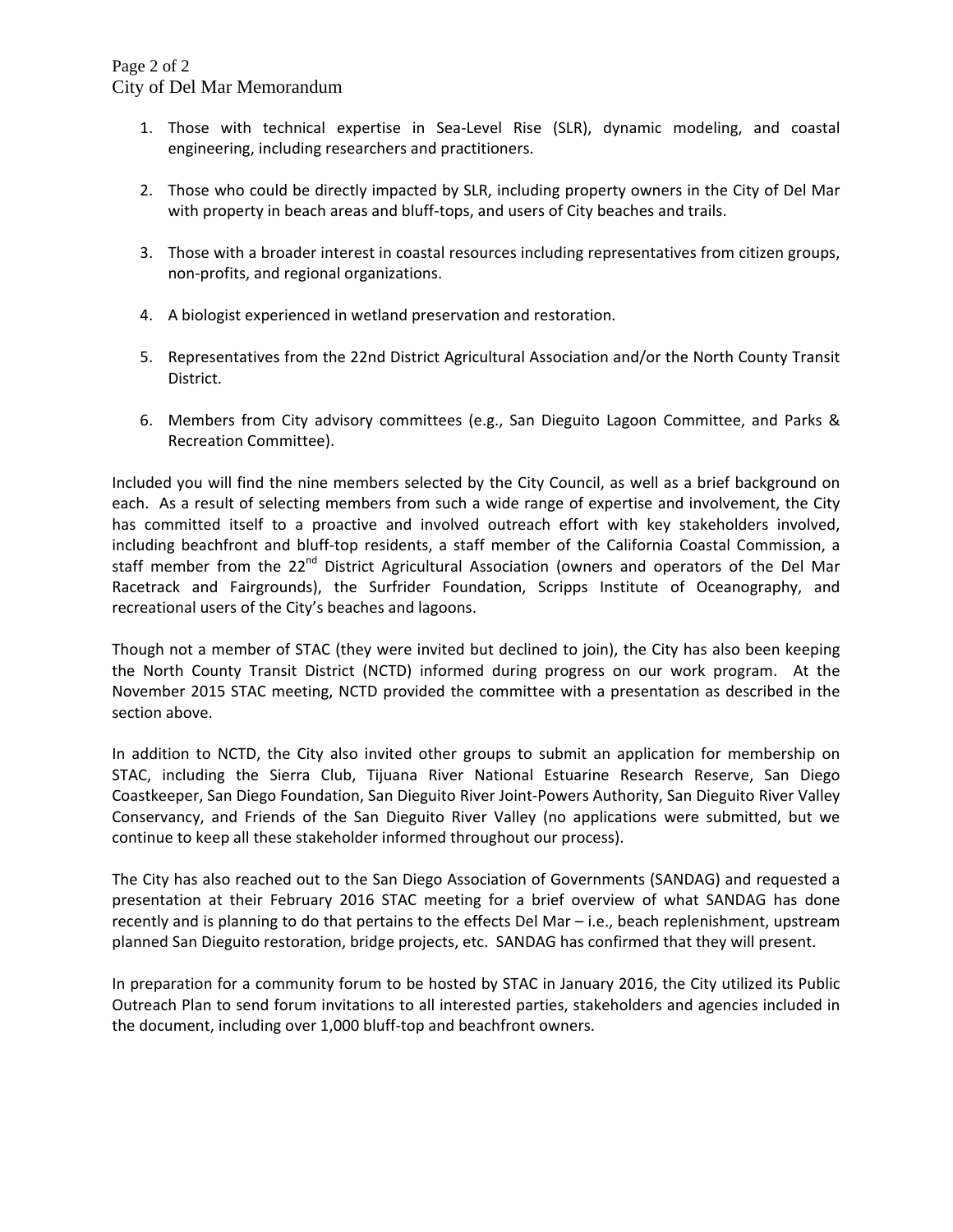

# City of Del Mar



#### **SEA-LEVEL RISE STAKEHOLDER-TECHNICAL ADVISORY COMMITTEE**

**BRUCE BEKKAR** (619) 994-8018 Cell 127 Spinnaker Court Del Mar, CA 92014 greendoc@me.com

**KRISTIN BRINNER** (858) 876-8293 542 Via de la Valle, #K Solana Beach, CA 92075 kristin.brinner@gmail.com

**GABRIEL BUHR** (619) 767-2370 Work 7575 Metropolitan Drive, Suite 103 San Diego, CA 92108 **buhr** et al. and the state of the state of the state of the state of the state of the state of the state of the state of the state of the state of the state of the state of the state of the state of th

**ROBIN CRABTREE** (858) 755-4438 Home

**CHARLES FLETCHER** (858) 792-9067 Home 2940 Sandy Lane (858) 755-0499 Work

**DUSTIN FULLER** (619) 954-4136 Home 6506 Mt. Ackerman Dr. (858) 792-4212 Work San Diego, CA 92111 dfuller@sdfair.com

**TERRY GAASTERLAND** (646) 207-4600 Cell 526 Stratford Court, Unit C (858) 822-4600 Work Del Mar, CA 92014 gaasterland@gmail.com

**SARAH GIDDINGS** (510)-406-4574 Home San Diego, CA sarahgid@ucsd.edu sarahgid@ucsd.edu sarahgid@ucsd.edu

MEETS: TBD

Council Liaisons: Don Mosier dmosier@delmar.ca.us Dwight Worden dworden@delmar.ca.us

Reso. 2015-10

The Sea-Level Rise Stakeholder-Technical Advisory Committee shall be composed of nine (9) members, serving approximately one to two years, no term length established

7/7/2015

140 25<sup>'n</sup> Street (858) 625-2466 Work<br>Del Mar, CA 92014 robin.n.crabtree@gma robin.n.crabtree@gmail.com

Del Mar, CA 92014 kfletcher@sbcglobal.net

**MARK HANDZEL** (858) 509-9603 Home (619) 838-8972 Work Del Mar, CA 92014 markhandzel@yahoo.com

1320 Bush Street (858) 534-5103 (Work)